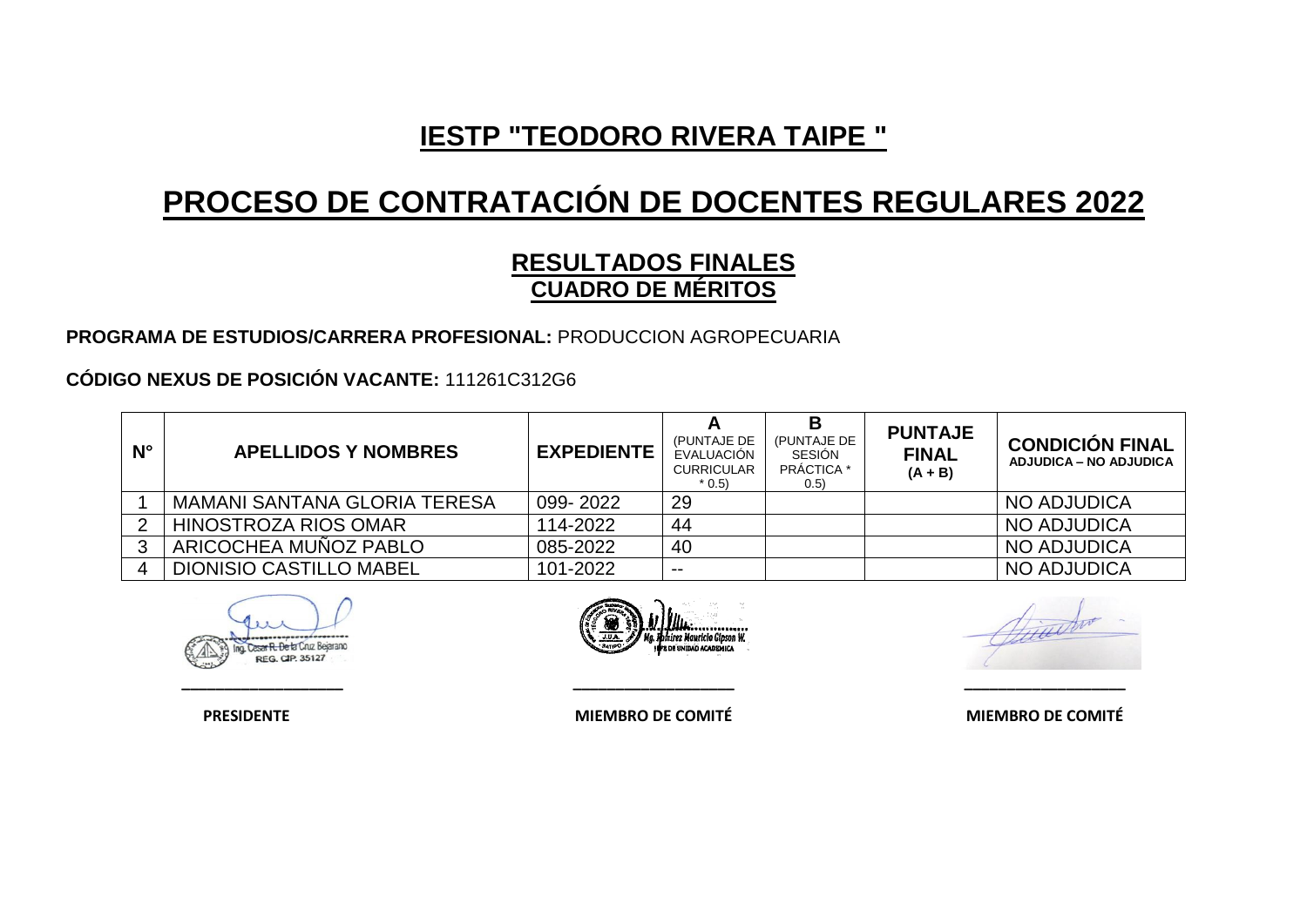# **PROCESO DE CONTRATACIÓN DE DOCENTES REGULARES 2022**

### **RESULTADOS FINALES CUADRO DE MÉRITOS**

**PROGRAMA DE ESTUDIOS/CARRERA PROFESIONAL:** PRODUCCION AGROPECUARIA

**CÓDIGO NEXUS DE POSICIÓN VACANTE:** 111261C332G1

| $N^{\circ}$    | <b>APELLIDOS Y NOMBRES</b>     | <b>EXPEDIENTE</b> | A<br>(PUNTAJE DE<br>EVALUACIÓN<br><b>CURRICULAR *</b><br>(0.5) | B<br>(PUNTAJE DE<br>SESIÓN<br><b>PRÁCTICA</b> *<br>0.5) | <b>PUNTAJE</b><br><b>FINAL</b><br>$(A + B)$ | <b>CONDICIÓN FINAL</b><br><b>ADJUDICA – NO ADJUDICA</b> |
|----------------|--------------------------------|-------------------|----------------------------------------------------------------|---------------------------------------------------------|---------------------------------------------|---------------------------------------------------------|
|                | NAVARRO ACUÑA JOAB CELSO       | 081-2022          | 48                                                             |                                                         |                                             | <b>NO ADJUDICA</b>                                      |
| $\overline{2}$ | LLIMPE ANTEZANA CLIVER ADAN    | 093-2022          | 13                                                             |                                                         |                                             | <b>NO ADJUDICA</b>                                      |
| 3              | DAVILA RIVERA ANIBAL           | 096-2022          | 45.5                                                           |                                                         |                                             | <b>NO ADJUDICA</b>                                      |
|                | TOLENTINO CHACON JHOSEPROMARIO | 118-2022          | 26                                                             |                                                         |                                             | <b>NO ADJUDICA</b>                                      |
| 5              | ALANIA APOLINARIO LUIS ALBERTO | 117-2022          | 25                                                             |                                                         |                                             | NO ADJUDICA                                             |
| 6              | <b>VILLAR CAMAYO VICENTE</b>   | 095-2022          | 46                                                             |                                                         |                                             | NO ADJUDICA                                             |

Cesar R. De la Cruz Bejarano REG. CIP. 35127



 **PRESIDENTE MIEMBRO DE COMITÉ MIEMBRO DE COMITÉ**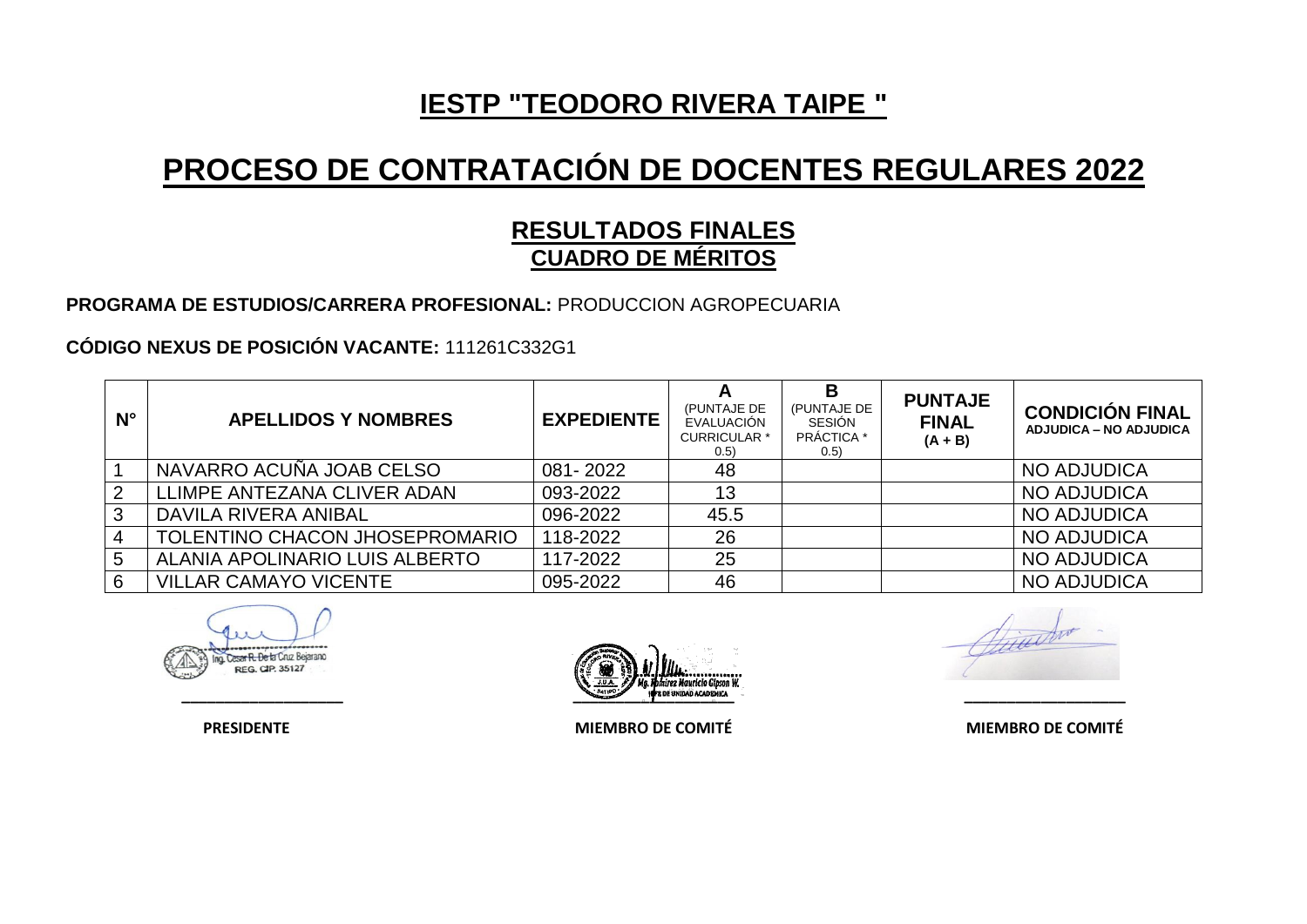# **PROCESO DE CONTRATACIÓN DE DOCENTES REGULARES 2022**

### **RESULTADOS FINALES CUADRO DE MÉRITOS**

**PROGRAMA DE ESTUDIOS/CARRERA PROFESIONAL:** ARQUITECTURA DE PLATAFORMAS Y SERVICIOS DE TECNOLOGIAS DE INFORMACION – COMPUTACION E INFORMATICA

**CÓDIGO NEXUS DE POSICIÓN VACANTE:** 111261C332G6

| $N^{\circ}$ | <b>APELLIDOS Y NOMBRES</b>         | <b>EXPEDIENTE</b> | (PUNTAJE DE<br>EVALUACIÓN<br><b>CURRICULAR *</b><br>0.5) | B<br>(PUNTAJE DE<br>SESIÓN<br>PRÁCTICA *<br>(0.5) | <b>PUNTAJE</b><br><b>FINAL</b><br>$(A + B)$ | <b>CONDICIÓN FINAL</b><br><b>ADJUDICA – NO ADJUDICA</b> |
|-------------|------------------------------------|-------------------|----------------------------------------------------------|---------------------------------------------------|---------------------------------------------|---------------------------------------------------------|
|             | UTOS CERAS LUIS                    | 083-2022          | 30                                                       |                                                   |                                             | <b>NO ADJUDICA</b>                                      |
| 2           | URIBE DE LA CRUZ JULIO CESAR       | 087-2022          | 49                                                       |                                                   |                                             | <b>NO ADJUDICA</b>                                      |
|             | <b>BIZARES MAITA ISAAC BRUNO</b>   | 108-2022          | 48                                                       |                                                   |                                             | <b>NO ADJUDICA</b>                                      |
| 5           | <b>GUNAR CASTRO IÑIGO</b>          | 107-2022          | 37                                                       |                                                   |                                             | <b>NO ADJUDICA</b>                                      |
| 6           | CÉSAR OSWALDO TTITO LÓPEZ          | 113-2022          | 41                                                       |                                                   |                                             | NO ADJUDICA                                             |
|             | <b>FRANKLIN LOZANO ATEQUIPA</b>    | 104-2022          | $- -$                                                    |                                                   |                                             | <b>NO ADJUDICA</b>                                      |
|             | JONATHAN WILLIAMS PACHECO CABEZUDO | 094-2022          | $\overline{\phantom{m}}$                                 |                                                   |                                             | NO ADJUDICA                                             |



 **PRESIDENTE MIEMBRO DE COMITÉ MIEMBRO DE COMITÉ**

**\_\_\_\_\_\_\_\_\_\_\_\_\_\_\_\_\_\_\_ \_\_\_\_\_\_\_\_\_\_\_\_\_\_\_\_\_\_\_ \_\_\_\_\_\_\_\_\_\_\_\_\_\_\_\_\_\_\_**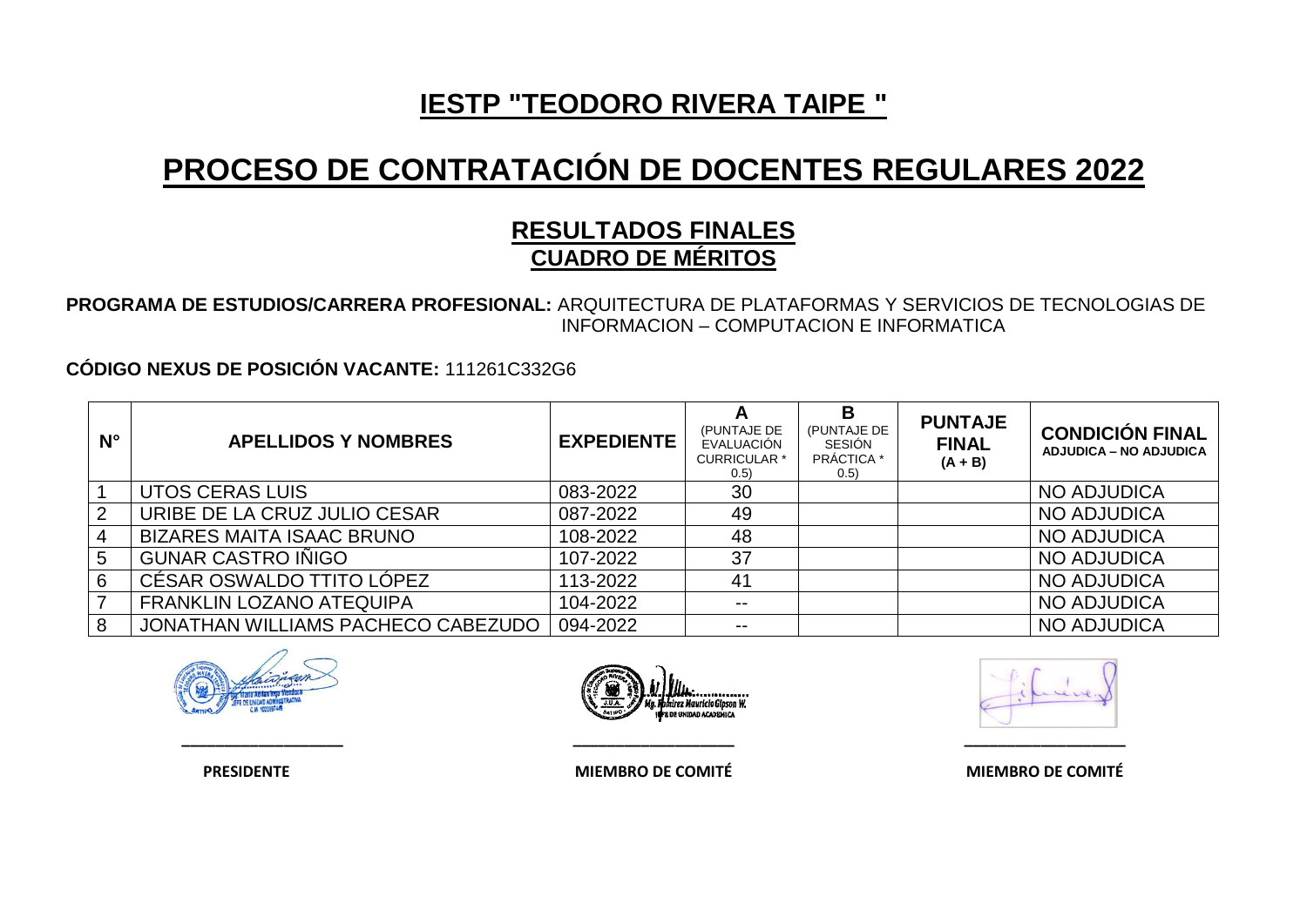## **PROCESO DE CONTRATACIÓN DE DOCENTES REGULARES 2022**

### **RESULTADOS FINALES CUADRO DE MÉRITOS**

**PROGRAMA DE ESTUDIOS/CARRERA PROFESIONAL:** ARQUITECTURA DE PLATAFORMAS Y SERVICIOS DE TECNOLOGIAS DE INFORMACION – COMPUTACION E INFORMATICA

**CÓDIGO NEXUS DE POSICIÓN VACANTE:** 111261C322G4

| $N^{\circ}$ | <b>APELLIDOS Y NOMBRES</b>       | <b>EXPEDIENTE</b> | (PUNTAJE DE<br>EVALUACIÓN<br><b>CURRICULAR *</b><br>(0.5) | В<br>(PUNTAJE DE<br>SESIÓN<br>PRÁCTICA *<br>(0.5) | <b>PUNTAJE</b><br><b>FINAL</b><br>$(A + B)$ | <b>CONDICIÓN FINAL</b><br><b>ADJUDICA – NO ADJUDICA</b> |
|-------------|----------------------------------|-------------------|-----------------------------------------------------------|---------------------------------------------------|---------------------------------------------|---------------------------------------------------------|
|             | CORDOVA CASTAÑEDA EDINSON        | 092.-2022         | -49                                                       |                                                   |                                             | NO ADJUDICA                                             |
|             | GILVONIO YARANGA FRANKLIN MOISES | 090-2022          | $- -$                                                     |                                                   |                                             | NO ADJUDICA                                             |
|             | SANTIAGO PALOMINO RONALD ANGEL   | 082-2022          | $- -$                                                     |                                                   |                                             | NO ADJUDICA                                             |
|             | <b>VELI DE LA CRUZ JOSE</b>      | 109-2022          | 40                                                        | 42                                                | 82                                          | <b>ADJUDICA</b>                                         |





**\_\_\_\_\_\_\_\_\_\_\_\_\_\_\_\_\_\_\_ \_\_\_\_\_\_\_\_\_\_\_\_\_\_\_\_\_\_\_ \_\_\_\_\_\_\_\_\_\_\_\_\_\_\_\_\_\_\_**

 **PRESIDENTE MIEMBRO DE COMITÉ MIEMBRO DE COMITÉ**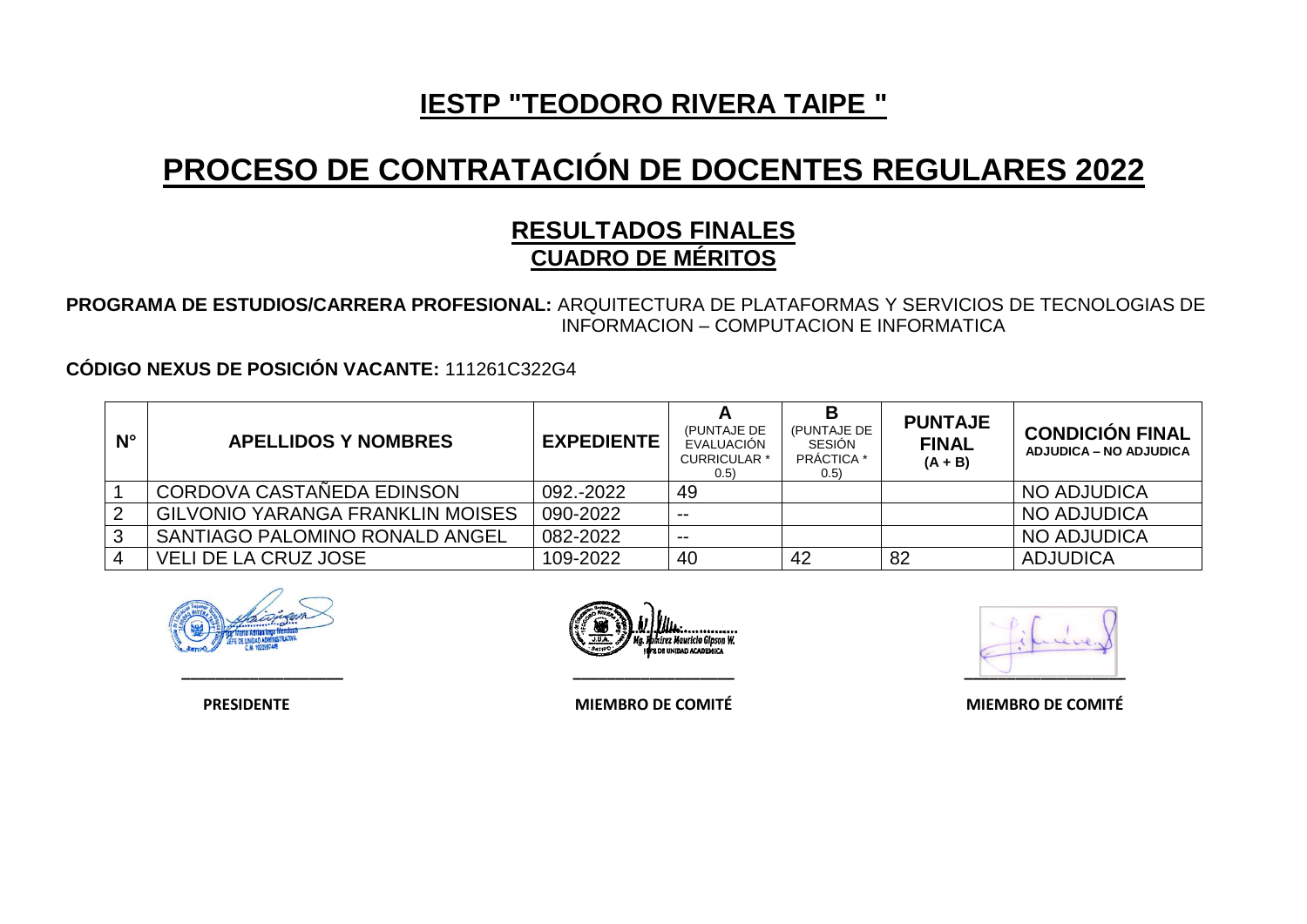# **PROCESO DE CONTRATACIÓN DE DOCENTES REGULARES 2022**

### **RESULTADOS FINALES CUADRO DE MÉRITOS**

#### **PROGRAMA DE ESTUDIOS/CARRERA PROFESIONAL:** ENFERMERÍA TÉCNICA **CÓDIGO NEXUS DE POSICIÓN VACANTE:** 111261C332G3

| $N^{\circ}$ | <b>APELLIDOS Y NOMBRES</b>   | <b>EXPEDIENTE</b> | (PUNTAJE DE<br>EVALUACIÓN<br>CURRICULAR <sup>*</sup><br>(0.5) | (PUNTAJE DE<br><b>SESION</b><br>PRACTICA<br>(0.5) | <b>PUNTAJE</b><br><b>FINAL</b><br>$(A + B)$ | <b>CONDICIÓN FINAL</b><br>ADJUDICA – NO ADJUDICA |
|-------------|------------------------------|-------------------|---------------------------------------------------------------|---------------------------------------------------|---------------------------------------------|--------------------------------------------------|
|             | HUATUCO ESPEJO, HEYDI ISAURA | 102-2022          | $- -$                                                         |                                                   |                                             | NO ADJUDICA                                      |



**\_\_\_\_\_\_\_\_\_\_\_\_\_\_\_\_\_\_\_ \_\_\_\_\_\_\_\_\_\_\_\_\_\_\_\_\_\_\_ \_\_\_\_\_\_\_\_\_\_\_\_\_\_\_\_\_\_\_**

 **PRESIDENTE MIEMBRO DE COMITÉ MIEMBRO DE COMITÉ**

............. irez Mauricio Gloson W. **B DE UNIDAD ACADEMICA**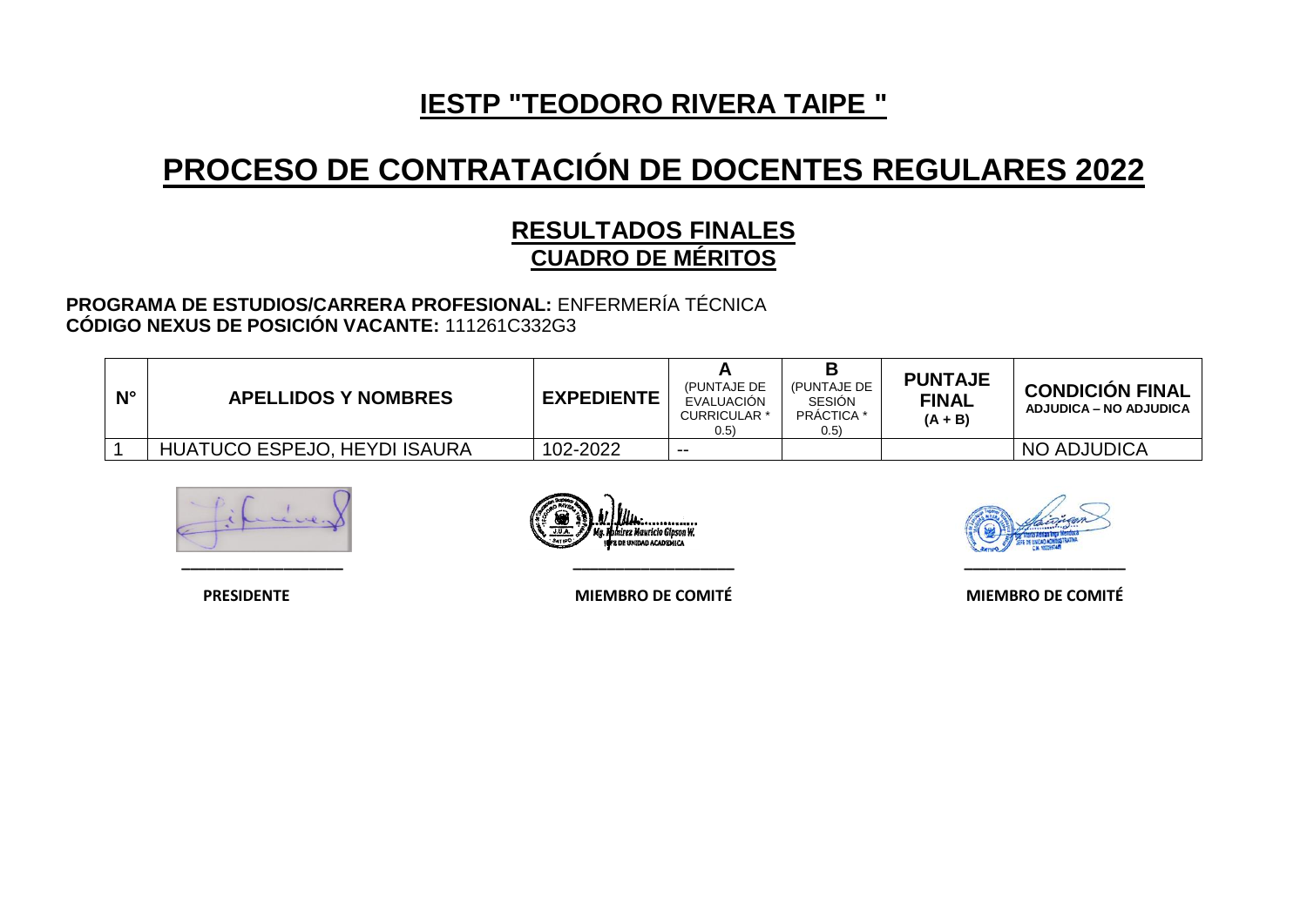# **PROCESO DE CONTRATACIÓN DE DOCENTES REGULARES 2022**

### **RESULTADOS FINALES CUADRO DE MÉRITOS**

#### **PROGRAMA DE ESTUDIOS/CARRERA PROFESIONAL:** ENFERMERÍA TÉCNICA **CÓDIGO NEXUS DE POSICIÓN VACANTE:** 111261C312G9

| $N^{\circ}$ | <b>APELLIDOS Y NOMBRES</b> | <b>EXPEDIENTE</b> | (PUNTAJE DE<br>EVALUACIÓN<br><b>CURRICULAR *</b><br>0.5) | (PUNTAJE DE<br><b>SESION</b><br><b>PRÁCTICA *</b><br>(0.5) | <b>PUNTAJE</b><br><b>FINAL</b><br>$(A + B)$ | <b>CONDICIÓN FINAL</b><br>ADJUDICA – NO ADJUDICA |
|-------------|----------------------------|-------------------|----------------------------------------------------------|------------------------------------------------------------|---------------------------------------------|--------------------------------------------------|
|             | CONDOR LAZO NORMA YOLANDA  | 110-2022          | $- -$                                                    |                                                            |                                             | <b>NO ADJUDICA</b>                               |







 **PRESIDENTE MIEMBRO DE COMITÉ MIEMBRO DE COMITÉ**

**\_\_\_\_\_\_\_\_\_\_\_\_\_\_\_\_\_\_\_ \_\_\_\_\_\_\_\_\_\_\_\_\_\_\_\_\_\_\_ \_\_\_\_\_\_\_\_\_\_\_\_\_\_\_\_\_\_\_**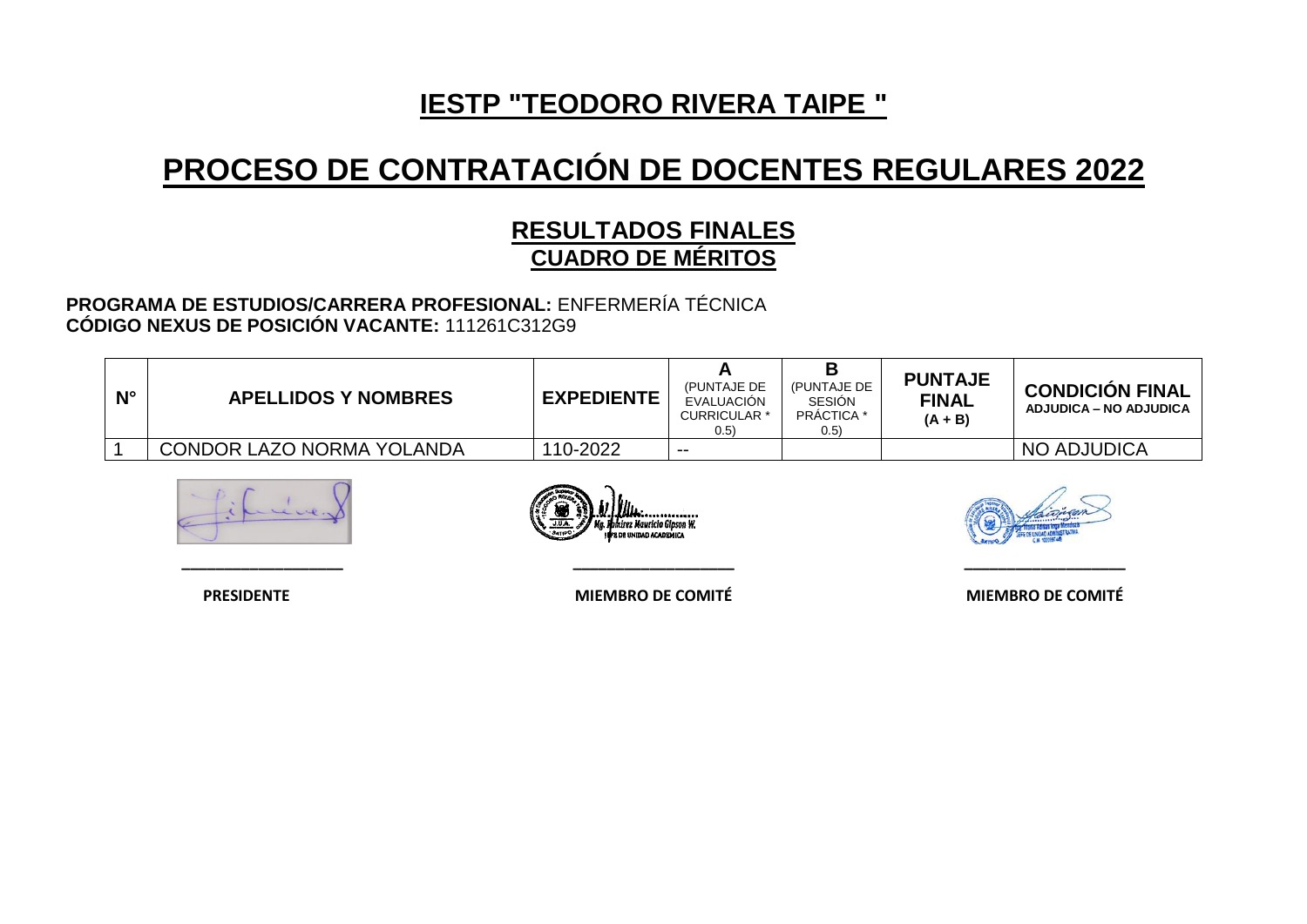### **IESTP "TEODORO RIVERA TAIPE " PROCESO DE CONTRATACIÓN DE DOCENTES REGULARES 2022 RESULTADOS FINALES CUADRO DE MÉRITOS**

#### **PROGRAMA DE ESTUDIOS/CARRERA PROFESIONAL:** ENFERMERÍA TÉCNICA **CÓDIGO NEXUS DE POSICIÓN VACANTE:** 111261C312G7

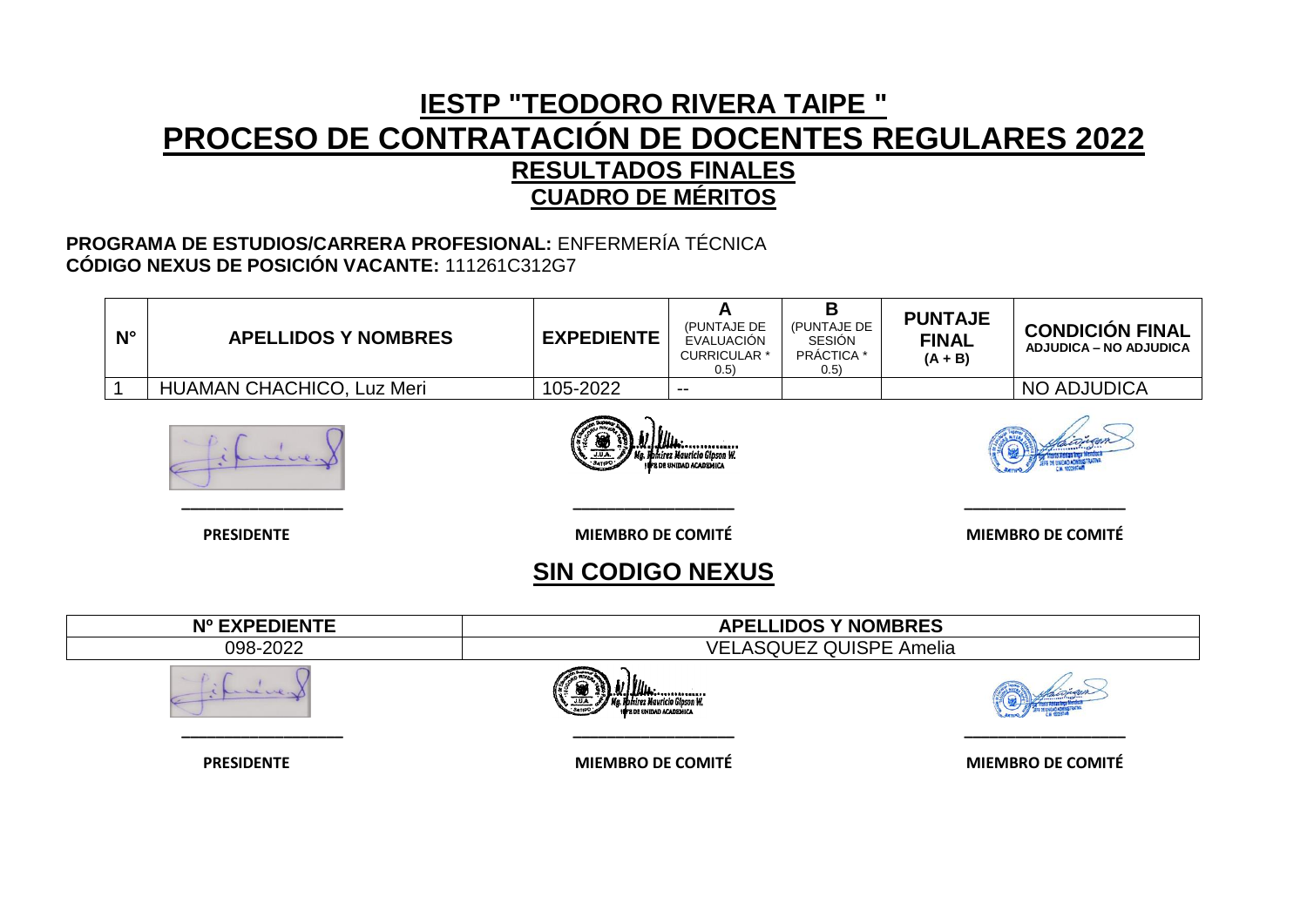# **PROCESO DE CONTRATACIÓN DE DOCENTES REGULARES 2022**

### **RESULTADOS FINALES CUADRO DE MÉRITOS**

**PROGRAMA DE ESTUDIOS/CARRERA PROFESIONAL:** GESTION ADMINISTRATIVA ADMINISTRACIÓN DE EMPRESAS

**CÓDIGO NEXUS DE POSICIÓN VACANTE:** 111261C322G6

| $N^{\circ}$ | <b>APELLIDOS Y NOMBRES</b>           | <b>EXPEDIENTE</b> | A<br>(PUNTAJE DE<br>EVALUACIÓN<br><b>CURRICULAR *</b><br>(0.5) | B<br>(PUNTAJE DE<br>SESIÓN<br>PRÁCTICA *<br>(0.5) | <b>PUNTAJE</b><br><b>FINAL</b><br>$(A + B)$ | <b>CONDICIÓN FINAL</b><br><b>ADJUDICA – NO ADJUDICA</b> |
|-------------|--------------------------------------|-------------------|----------------------------------------------------------------|---------------------------------------------------|---------------------------------------------|---------------------------------------------------------|
|             | ROJAS URIBE, Wilfredo Mauro          | 086-2022          | $- -$                                                          |                                                   |                                             | NO ADJUDICA                                             |
|             | FABIAN NINAMANGO, Ericson Juvenal    | 089-2022          | 34                                                             | 47                                                | 81                                          | <b>ADJUDICA</b>                                         |
| 3           | ASTO ROMERO, Percy John              | 112-2022          | 51                                                             |                                                   |                                             | <b>NO ADJUDICA</b>                                      |
|             | <b>CARDENAS PEREZ, David Eusebio</b> | 103-2022          | 33                                                             |                                                   |                                             | <b>NO ADJUDICA</b>                                      |
| 5           | LOPEZ GALARZA, Sheyla Cristina       | 115-2022          | 15                                                             |                                                   |                                             | <b>NO ADJUDICA</b>                                      |
| 6           | MORAN ESTEBAN, Heber Joel            | 091-2022          | 00                                                             |                                                   |                                             | <b>NO ADJUDICA</b>                                      |
|             | PORRAS DIAZ, Walter Honorato         | 111-2022          | $00\,$                                                         |                                                   |                                             | <b>NO ADJUDICA</b>                                      |





**\_\_\_\_\_\_\_\_\_\_\_\_\_\_\_\_\_\_\_ \_\_\_\_\_\_\_\_\_\_\_\_\_\_\_\_\_\_\_ \_\_\_\_\_\_\_\_\_\_\_\_\_\_\_\_\_\_\_**

 **PRESIDENTE MIEMBRO DE COMITÉ MIEMBRO DE COMITÉ**